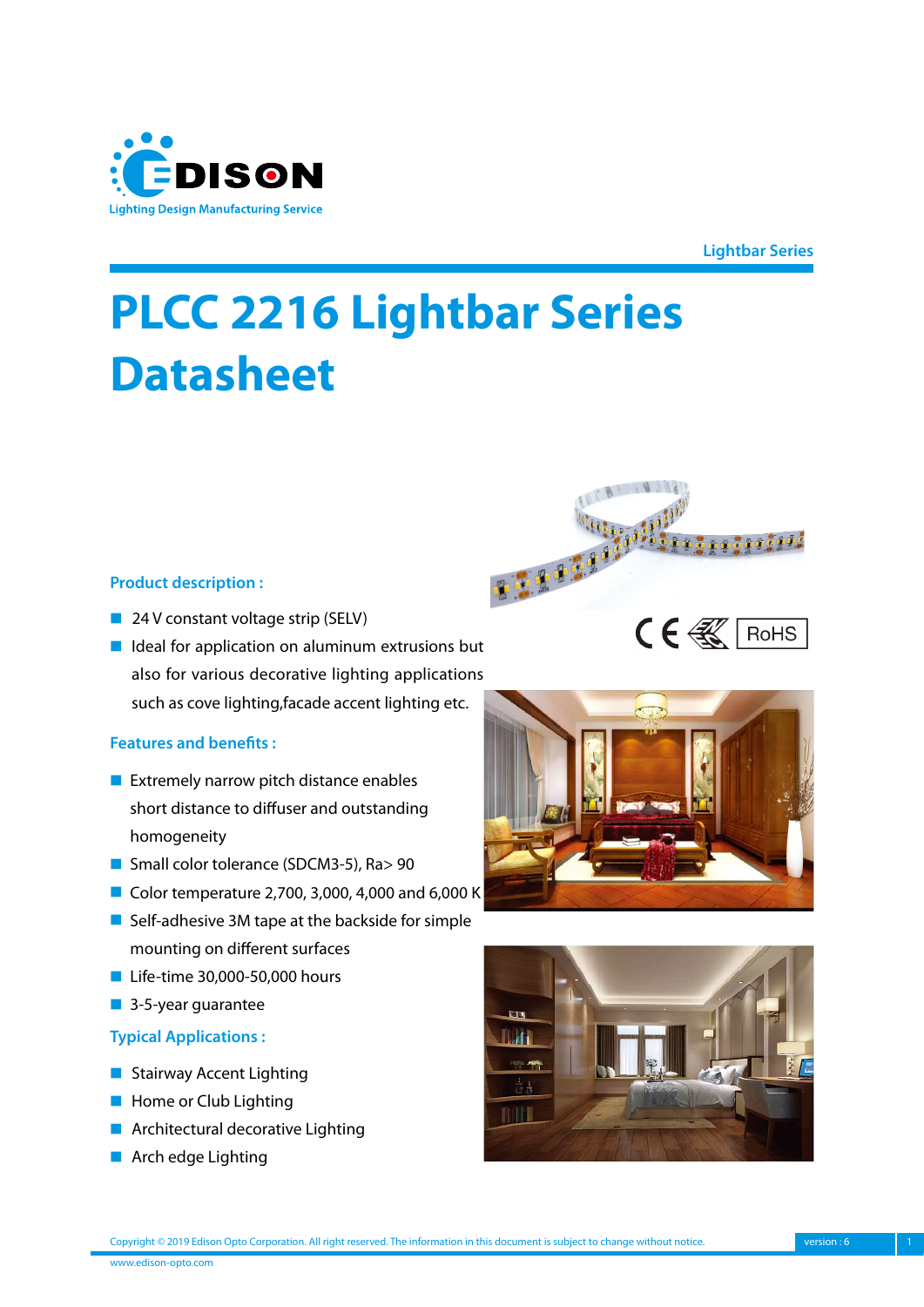

# **Table of Contents**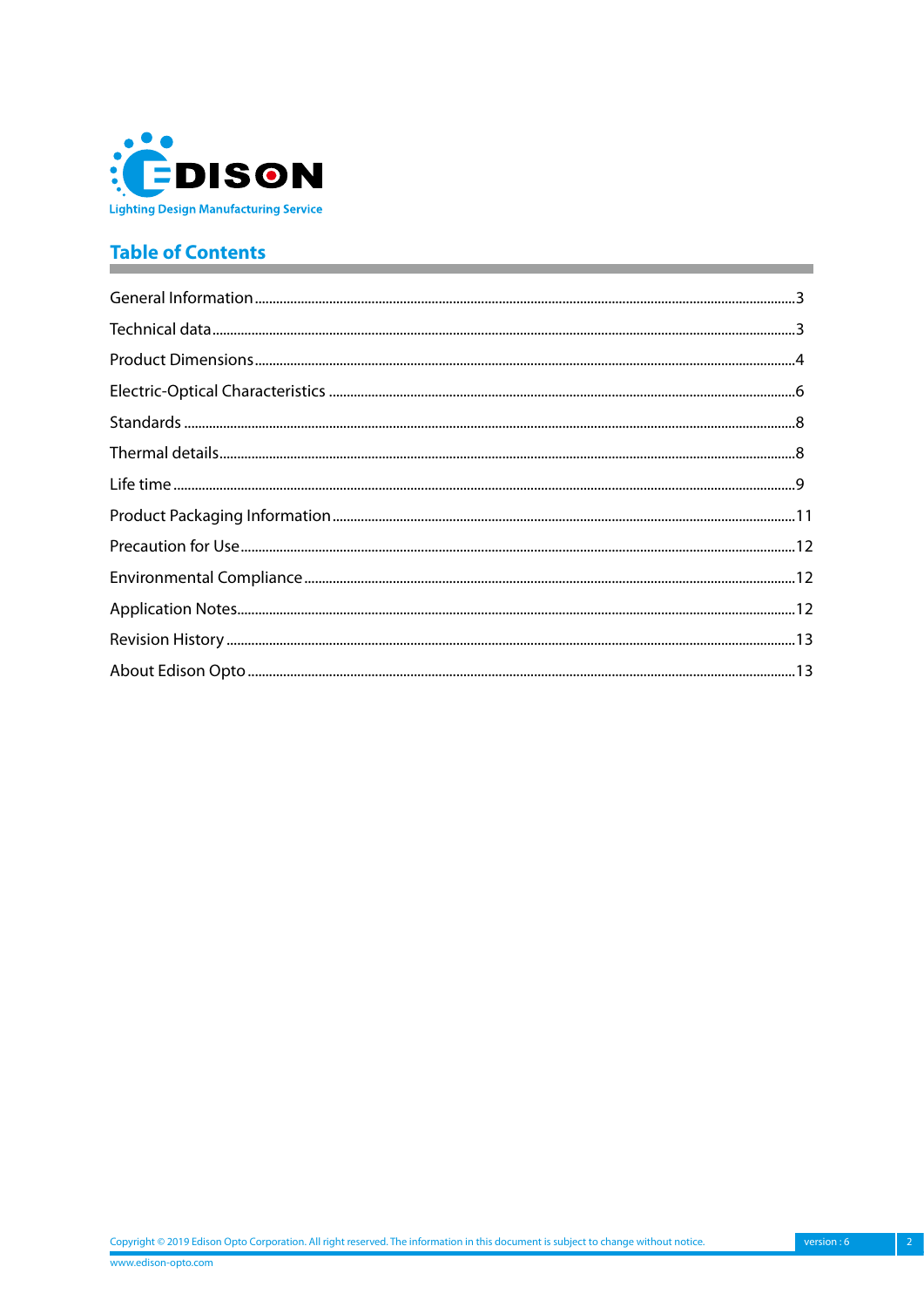<span id="page-2-0"></span>

# **General Information**

# **Ordering Code Format**

| X1                   | X2     |                                 | X X<br>X3       | X4                           | E O<br>X <sub>5</sub>                            |   | B<br>X6             | <b>XXX</b><br>X7 | X X<br>X8                |
|----------------------|--------|---------------------------------|-----------------|------------------------------|--------------------------------------------------|---|---------------------|------------------|--------------------------|
| X1<br>Item           |        | X <sub>2</sub><br><b>Series</b> |                 |                              | X <sub>3</sub><br><b>Emitting Color</b>          |   | X4<br><b>Driver</b> |                  | X <sub>5</sub><br>Length |
| 6                    | Module | LBR1                            | <b>FPC</b>      | CW<br><b>NW</b><br><b>WW</b> | Cool White<br><b>Neutral White</b><br>Warm White | J | <b>CV 24V</b>       | E <sub>0</sub>   | 5.0M                     |
| <b>X6</b><br>Emitter |        | X7<br>Number of LEDs(M)         |                 |                              | X <sub>8</sub><br>Serial No.                     |   |                     |                  |                          |
| B                    | 2216   | 070<br>240                      | 70pcs<br>240pcs | XX                           | ٠                                                |   |                     |                  |                          |

# **Technical data**

| <b>Parameter</b>          | <b>Value</b>    | <b>Units</b>      |  |  |
|---------------------------|-----------------|-------------------|--|--|
| Beam characteristic       | 120             | $^{\circ}$ C      |  |  |
| Ambient temperature range | $-25 - +45$     | $^{\circ}$ C      |  |  |
| Tp rated                  | 65              | $^{\circ}{\sf C}$ |  |  |
| $\mathsf{T}\mathsf{c}$    | 75              | $^{\circ}$ C      |  |  |
| Type of protection        |                 | <b>IP20</b>       |  |  |
|                           | 2700            | $\mathsf K$       |  |  |
|                           | 3000            | K                 |  |  |
| Color Temperature         | 4000            | $\mathsf K$       |  |  |
|                           | 6000            | K                 |  |  |
| Number of connection      | 5               | M                 |  |  |
| Risk group(EN62778)       |                 | 1                 |  |  |
|                           | IEC62031        |                   |  |  |
|                           | <b>IEC62778</b> |                   |  |  |
| Classification acc. to    | IEC62717        |                   |  |  |
|                           |                 | IEC61000-4-2      |  |  |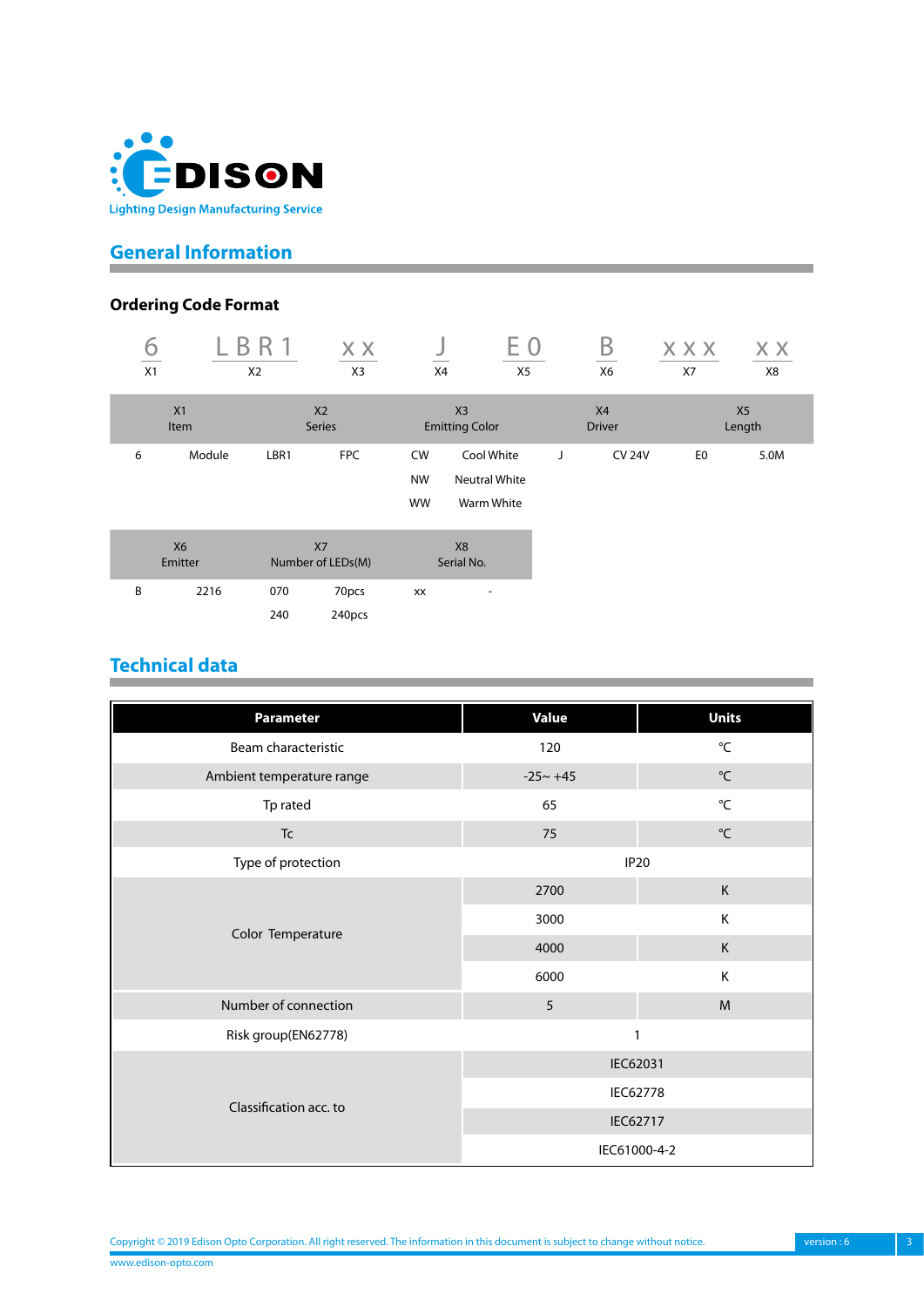<span id="page-3-0"></span>

## **Product Dimensions**

#### **2216-70LEDs/M-8mm Series Dimensions (CV 24V IP20)**



#### **2216-70LEDs/M-4mm Series Dimensions (CV 24V IP20)**



**2216-140LEDs/M-8mm Series Dimensions (CV 24V IP20)**

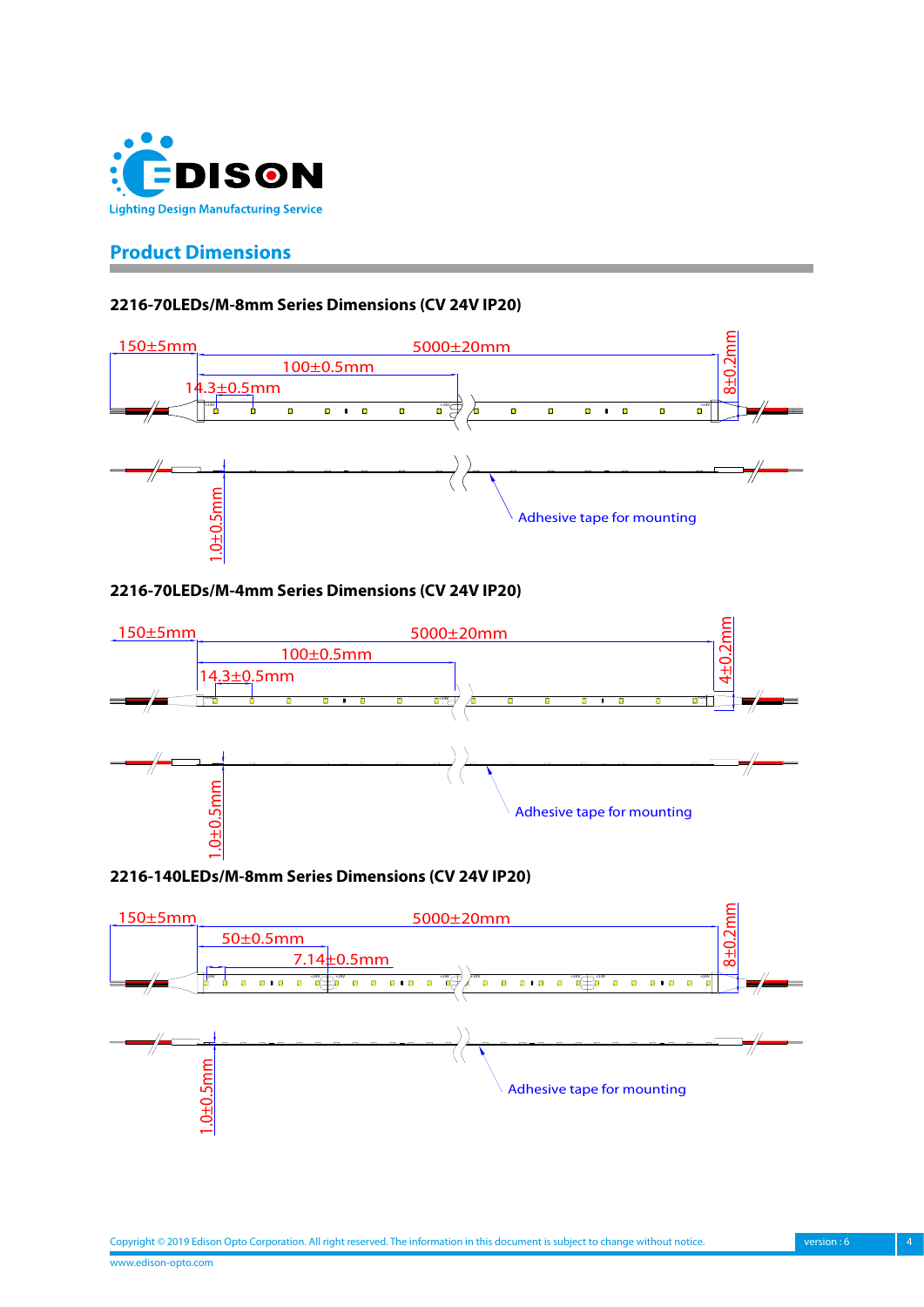

#### **2216-140LEDs/M-4mm Series Dimensions (CV 24V IP20)**



#### **2216-240LEDs/M-4mm Series Dimensions (CV 24V IP20)**



#### **2216-350LEDs/M-10mm Series Dimensions (CV 24V IP20)**

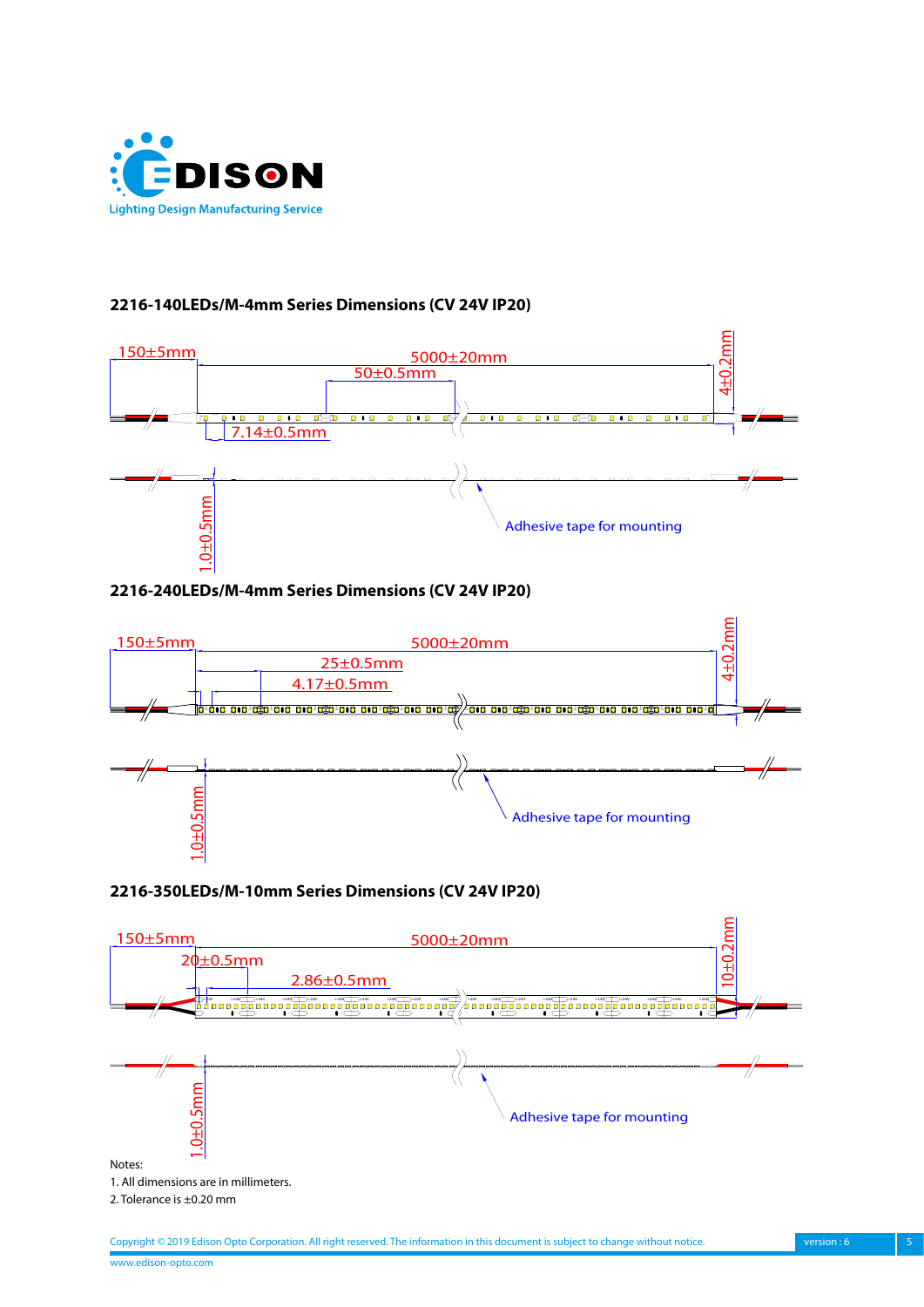<span id="page-5-0"></span>

# **Electric-Optical Characteristics**

#### **2216-24V-70LEDS/M Series**

| Order code<br><b>PCB Width 4mm</b> | <b>CCT</b><br>(K) | (CV) | TP25°C              | Voltage Luminous flux Luminous flux<br>TP65°C | <b>Efficacy</b><br>$TP25^{\circ}C$ | <b>Efficacy</b><br>TP65°C  | Power<br>(W/M) | Ra  |
|------------------------------------|-------------------|------|---------------------|-----------------------------------------------|------------------------------------|----------------------------|----------------|-----|
| 6LBR1CWJE0B07003                   | 6000              | 24   | 490 lm/M            | 440 lm                                        | 102 lm/W                           | 91 lm/W                    | 4.8            | >90 |
| 6LBR1NWJE0B07003                   | 4000              | 24   | 480 lm/M            | 432 lm                                        | 100 $\rm{Im}/W$                    | 90 lm/W                    | 4.8            | >90 |
| 6LBR1WWJE0B07003                   | 3000              | 24   | $456$ $\text{Im/M}$ | 410 lm                                        | 95 lm/W                            | 85 lm/W                    | 4.8            | >90 |
|                                    | 2700              | 24   | 436 lm/M            | 392 lm                                        | $91 \, \text{Im}/\text{W}$         | $82 \, \text{Im}/\text{W}$ | 4.8            | >90 |

| Order code           | <b>CCT</b><br>(K) |      |          |        | Voltage Luminous flux Luminous flux | <b>Efficacy</b>            | <b>Efficacy</b> | Power | Ra |
|----------------------|-------------------|------|----------|--------|-------------------------------------|----------------------------|-----------------|-------|----|
| <b>PCB Width 8mm</b> |                   | (CV) | TP25°C   | TP65°C | TP25°C                              | TP65°C                     | (W/M)           |       |    |
| 6LBR1CWJE0B07001     | 6000              | 24   | 490 lm/M | 455 lm | 102 lm/W                            | 95 lm/W                    | 4.8             | >90   |    |
| 6LBR1NWJE0B07001     | 4000              | 24   | 480 lm/M | 446 lm | 100 $\rm{Im}/W$                     | 93 $Im/W$                  | 4.8             | >90   |    |
| 6LBR1WWJE0B07001     | 3000              | 24   | 456 lm/M | 424 lm | 95 lm/W                             | 88 lm/W                    | 4.8             | >90   |    |
|                      | 2700              | 24   | 436 lm/M | 405 lm | $91 \, \text{Im}/\text{W}$          | $83 \, \text{Im}/\text{W}$ | 4.8             | >90   |    |

## **2216-24V-140LEDS/M Series**

| Order code           | <b>CCT</b> | Voltage | Luminous flux Luminous flux |          | <b>Efficacy</b>             | <b>Efficacy</b>            | <b>Power</b> | Ra  |
|----------------------|------------|---------|-----------------------------|----------|-----------------------------|----------------------------|--------------|-----|
| <b>PCB Width 4mm</b> | (K)        | (CV)    | TP25°C                      | TP65°C   | TP25°C                      | TP65°C                     | (W/M)        |     |
| 6LBR1CWJE0B14003     | 6000       | 24      | 980 lm/M                    | 882 lm/M | 102 $\rm{Im}/W$             | 92 $\mu$ M                 | 9.6          | >90 |
| 6LBR1NWJE0B14003     | 4000       | 24      | 960 lm/M                    | 864 lm/M | $100 \, \text{Im}/\text{W}$ | $90 \, \text{Im}/\text{W}$ | 9.6          | >90 |
| 6LBR1WWJE0B14003     | 3000       | 24      | 912 $Im/M$                  | 820 lm/M | 95 lm/W                     | 85 lm/W                    | 9.6          | >90 |
|                      | 2700       | 24      | 873 lm/M                    | 785 lm/M | 90 lm/W                     | $81 \, \text{Im/W}$        | 9.6          | >90 |

| Order code           | <b>CCT</b><br>(K) | Voltage |                   | Luminous flux Luminous flux | <b>Efficacy</b> | <b>Efficacy</b>            | <b>Power</b> |     |
|----------------------|-------------------|---------|-------------------|-----------------------------|-----------------|----------------------------|--------------|-----|
| <b>PCB Width 8mm</b> |                   | (CV)    | TP25 $^{\circ}$ C | TP65°C                      | TP25°C          | TP65°C                     | (W/M)        | Ra  |
| 6LBR1CWJE0B14001     | 6000              | 24      | 980 lm/M          | 911 lm                      | 102 lm/W        | 94 lm/W                    | 9.6          | >90 |
| 6LBR1NWJE0B14001     | 4000              | 24      | 960 lm/M          | 892 lm                      | 100 lm/W        | $92 \, \text{Im}/\text{W}$ | 9.6          | >90 |
| 6LBR1WWJE0B14001     | 3000              | 24      | 912 $Im/M$        | 848 lm                      | 95 lm/W         | 88 lm/W                    | 9.6          | >90 |
|                      | 2700              | 24      | 873 lm/M          | $811 \, \text{Im}$          | 90 $\rm{Im}/W$  | $83 \, \text{Im}/\text{W}$ | 9.6          | >90 |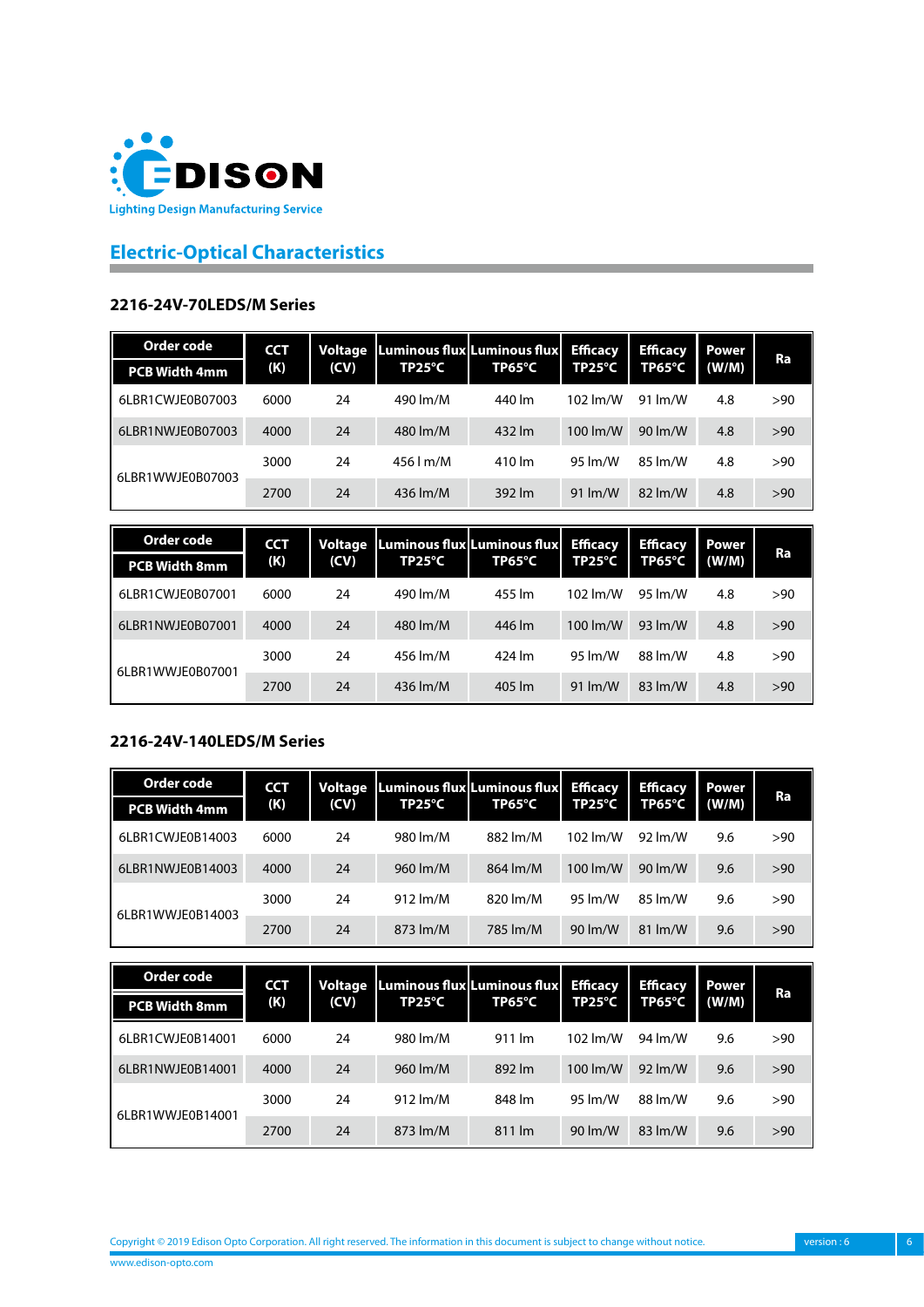

#### **2216-24V-240LEDS/M Series**

| Order code       | <b>CCT</b><br>(K) | Voltage<br>(CV) | TP25°C    | Luminous flux Luminous flux<br>TP65°C | <b>Efficacy</b><br>$TP25^{\circ}C$ | <b>Efficacy</b><br>TP65°C | Power<br>(W/M) | Ra  |
|------------------|-------------------|-----------------|-----------|---------------------------------------|------------------------------------|---------------------------|----------------|-----|
| 6LBR1CWJE0B24001 | 6000              | 24              | 1515 lm/M | 1333 lm/M                             | 79 lm/W                            | 70 lm/W                   | 19.2           | >90 |
| 6LBR1NWJE0B24001 | 4000              | 24              | 1478 lm/M | 1300 lm/M                             | 77 lm/W                            | $68 \, \text{Im/W}$       | 19.2           | >90 |
| 6LBR1WWJE0B24001 | 3000              | 24              | 1440 lm/M | 1267 lm/M                             | 75 lm/W                            | 66 lm/W                   | 19.2           | >90 |
|                  | 2700              | 24              | 1382 lm/M | 1216 lm/M                             | $71 \, \text{Im/W}$                | $63 \text{ Im/W}$         | 19.2           | >90 |

#### **2216-24V-350LEDS/M Series**

| Order code       | <b>CCT</b><br>(K) | <b>Voltage</b><br>(CV) | $TP25^{\circ}C$ | Luminous flux Luminous flux Efficacy<br>TP65°C | TP25°C                     | <b>Efficacy</b><br>TP65°C  | Power<br>(W/M) | Ra  |
|------------------|-------------------|------------------------|-----------------|------------------------------------------------|----------------------------|----------------------------|----------------|-----|
| 6LBR1CWJE0B35001 | 6000              | 24                     | 2790 lm/M       | 2511lm/M                                       | 97 lm/W                    | 87 lm/W                    | 28.8           | >90 |
| 6LBR1NWJE0B35001 | 4000              | 24                     | 2620 lm/M       | 2358 lm/M                                      | 90 lm/W                    | $81 \, \text{Im}/\text{W}$ | 28.8           | >90 |
| 6LBR1WWJE0B35001 | 3000              | 24                     | 2460 lm/M       | $2214 \text{ Im/M}$                            | 85 lm/W                    | 76 lm/W                    | 28.8           | >90 |
|                  | 2700              | 24                     | 2380 lm/M       | $2142$ lm/M                                    | $82 \, \text{Im}/\text{W}$ | 73 lm/W                    | 28.8           | >90 |

Notes:

1. The Maximum and minimum lumen flux are based on  $\pm 10\%$  of the typical rate.

2. The Maximum and minimum Power are based on  $\pm 10\%$  of the typical rate.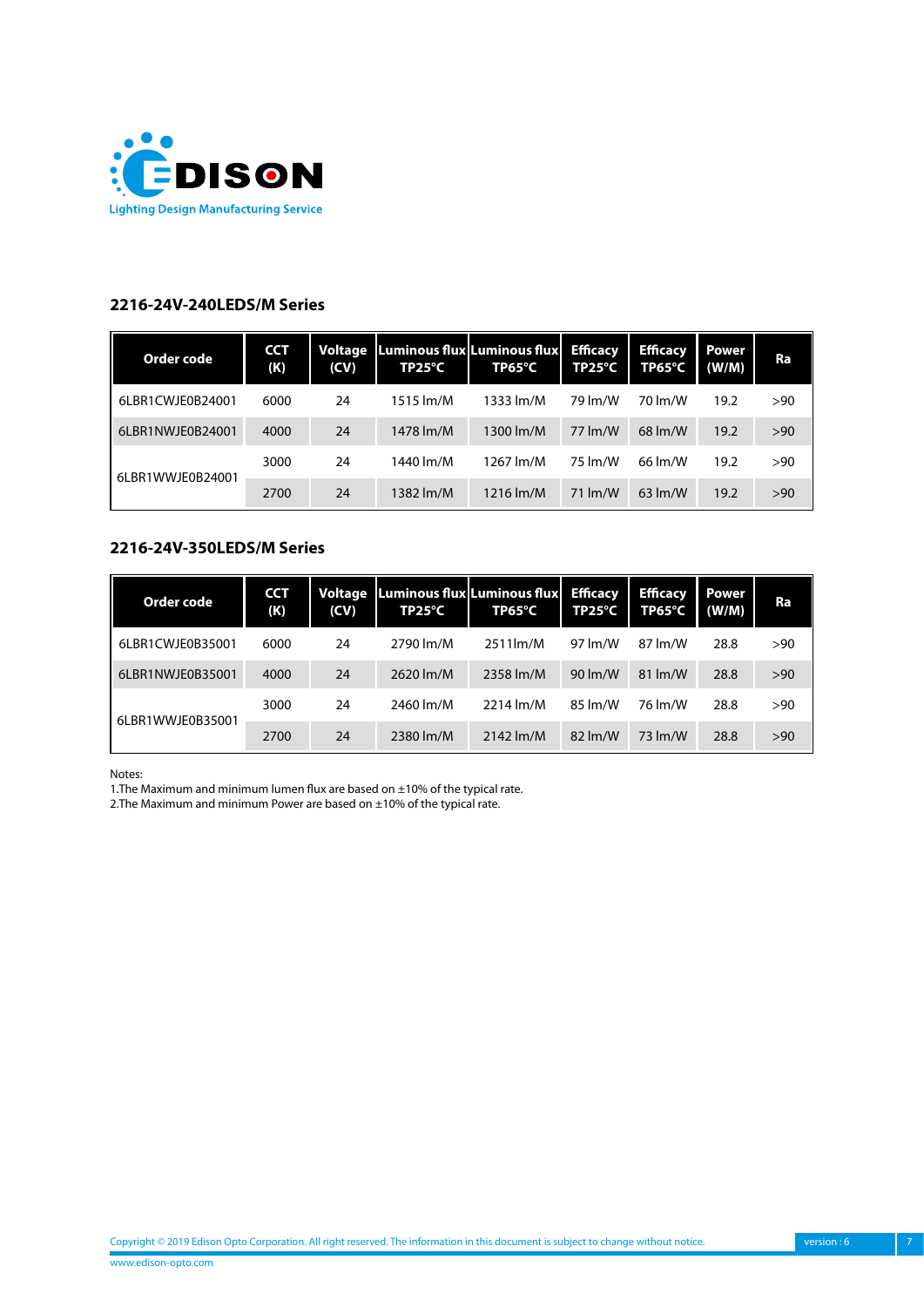<span id="page-7-0"></span>

## **Standards**

#### **Energy classification**

| <b>Type</b>              | <b>CCT</b> | <b>Energy Classification</b> |
|--------------------------|------------|------------------------------|
| 2216-24v-70LED/M Series  | 2700/3000K | $A+$                         |
|                          | 4000/6000K | $A+$                         |
|                          | 2700/3000K | $A+$                         |
| 2216-24y-140LED/M Series | 4000/6000K | $A+$                         |
|                          | 2700/3000K | A                            |
| 2216-24v-240LED/M Series | 4000/6000K | A                            |
|                          | 2700/3000K | A                            |
| 2216-24y-350LED/M Series | 4000/6000K | $A+$                         |

# **Thermal details**

#### **Energy classification**

Storage temperature:-35 ... +70 °C Operation only in non condensing environment. Humidity during processing of the module should be between 0 to 70 %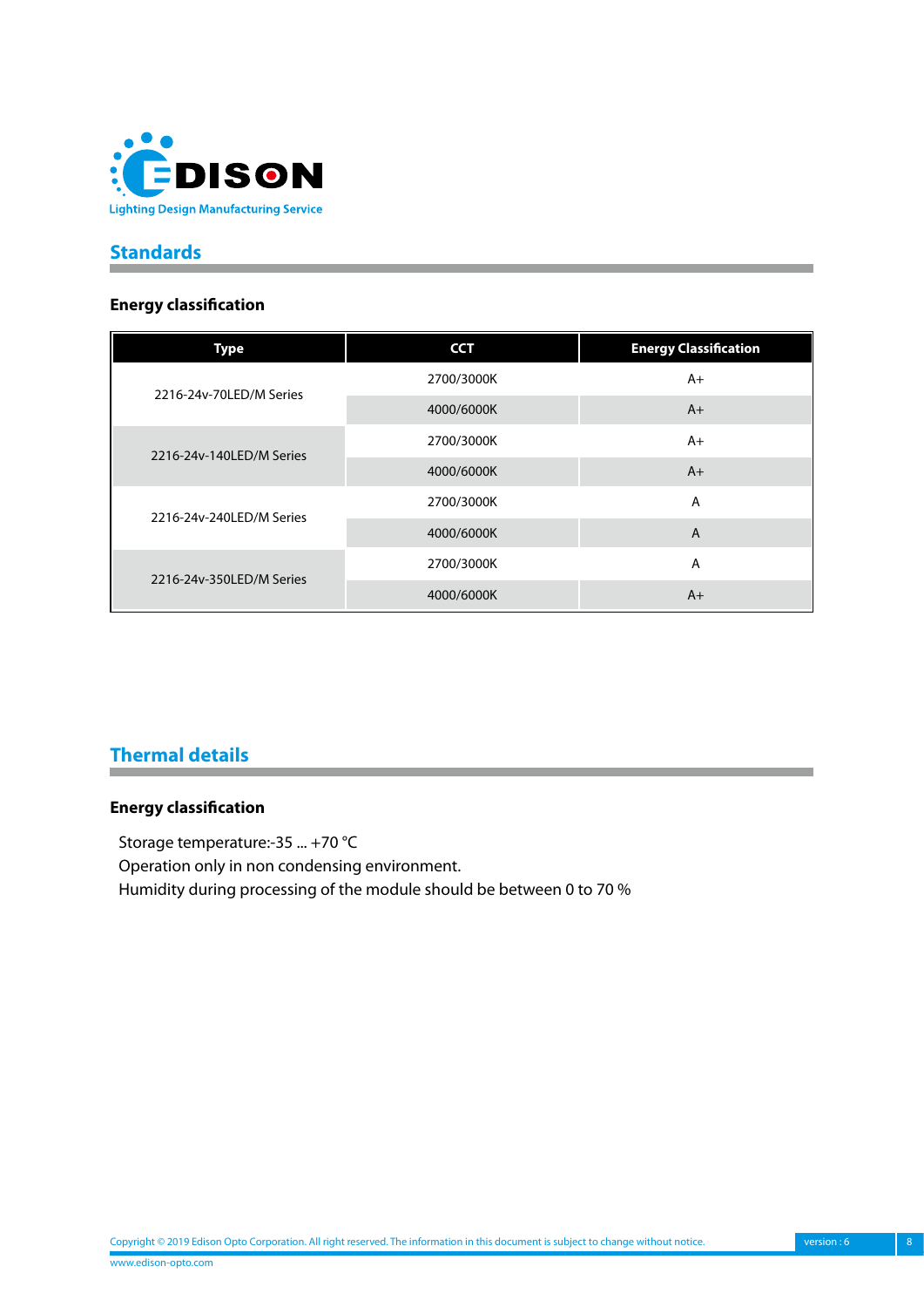<span id="page-8-0"></span>

## **Life time**

#### **Life-time, lumen maintenance and failure rate**

1. The light output of an LED Module decreases over the life-time, this is characterized with the L value.

2. L70 means that the LED module will give 70 % of its initial luminous flux. This value is always related to the number of operation hours and therefore defines the life-time of an LED module.

3. As the L value is a statistical value and the lumen maintenance may vary over the delivered LED modules value defines the amount of modules which are below the specific L value, e.g. L70B10 means 10 % of the LED modules are below 70 % of the initial luminous flux, respectively 90 % will be above 70 % of the initial value. In addition the percentage of failed modules (fatal failure) is characterized by the C value.

4. The F value is the combination of the B and C value. That means for F degradation and complete failures are considered, e.g. L70F10 means 10 % of the LED Modules may fail or below 70% of the initial luminous flux.

| <b>Supply</b><br><b>Voltage</b> | Tp<br>temperature | L90/F10      | <b>L90/F50</b> | L80/F10      | <b>L80/F50</b> | <b>L70/F10</b> | <b>L70/F50</b> |
|---------------------------------|-------------------|--------------|----------------|--------------|----------------|----------------|----------------|
| 24V                             | 40                | $>$ 27.000 h | $>30.000$ h    | >30,000 h    | >30.000 h      | >30,000 h      | $>$ 30,000 h   |
| 24V                             | 45                | $>$ 26,000 h | $>$ 28,000 h   | $>30,000$ h  | $>$ 30.000 h   | $>30,000$ h    | $>30,000$ h    |
| 24V                             | 55                | $>$ 24.000 h | $>$ 26.000 h   | >30.000 h    | $>30,000$ h    | $>$ 30.000 h   | $>$ 30,000 h   |
| 24V                             | 65                | $>22,000$ h  | $>$ 24,000 h   | $>30,000$ h  | $>$ 30.000 h   | $>30,000$ h    | $>30,000$ h    |
| 24V                             | 75                | $>$ 20.000 h | $>22,000$ h    | $>$ 30.000 h | >30.000 h      | >30,000 h      | >30,000 h      |

#### **Lumen maintenance for 2216-24v-70LED/M Series PCB Width 4mm**

#### **Lumen maintenance for 2216-24v-70LED/M Series PCB Width 8mm**

| <b>Supply</b><br>Voltage | Тp<br>temperature | L90/F10      | <b>L90/F50</b> | <b>L80/F10</b> | <b>L80/F50</b> | <b>L70/F10</b> | <b>L70/F50</b> |
|--------------------------|-------------------|--------------|----------------|----------------|----------------|----------------|----------------|
| 24V                      | 40                | $>$ 30.000 h | $>30.000$ h    | $>30,000$ h    | $>30,000$ h    | >30,000 h      | $>$ 30,000 h   |
| 24V                      | 45                | $>30,000$ h  | $>$ 30,000 h   | $>30,000$ h    | $>30,000$ h    | $>30,000$ h    | $>30,000$ h    |
| 24V                      | 55                | >27,000 h    | $>$ 28.000 h   | >30.000 h      | >30.000 h      | $>$ 30.000 h   | $>$ 30,000 h   |
| 24V                      | 65                | $>$ 26,000 h | $>27,000$ h    | $>30,000$ h    | $>30,000$ h    | $>$ 30,000 h   | $>30,000$ h    |
| 24V                      | 75                | $>$ 25.000 h | $>$ 26.000 h   | $>$ 30.000 h   | $>30,000$ h    | >30.000 h      | $>30,000$ h    |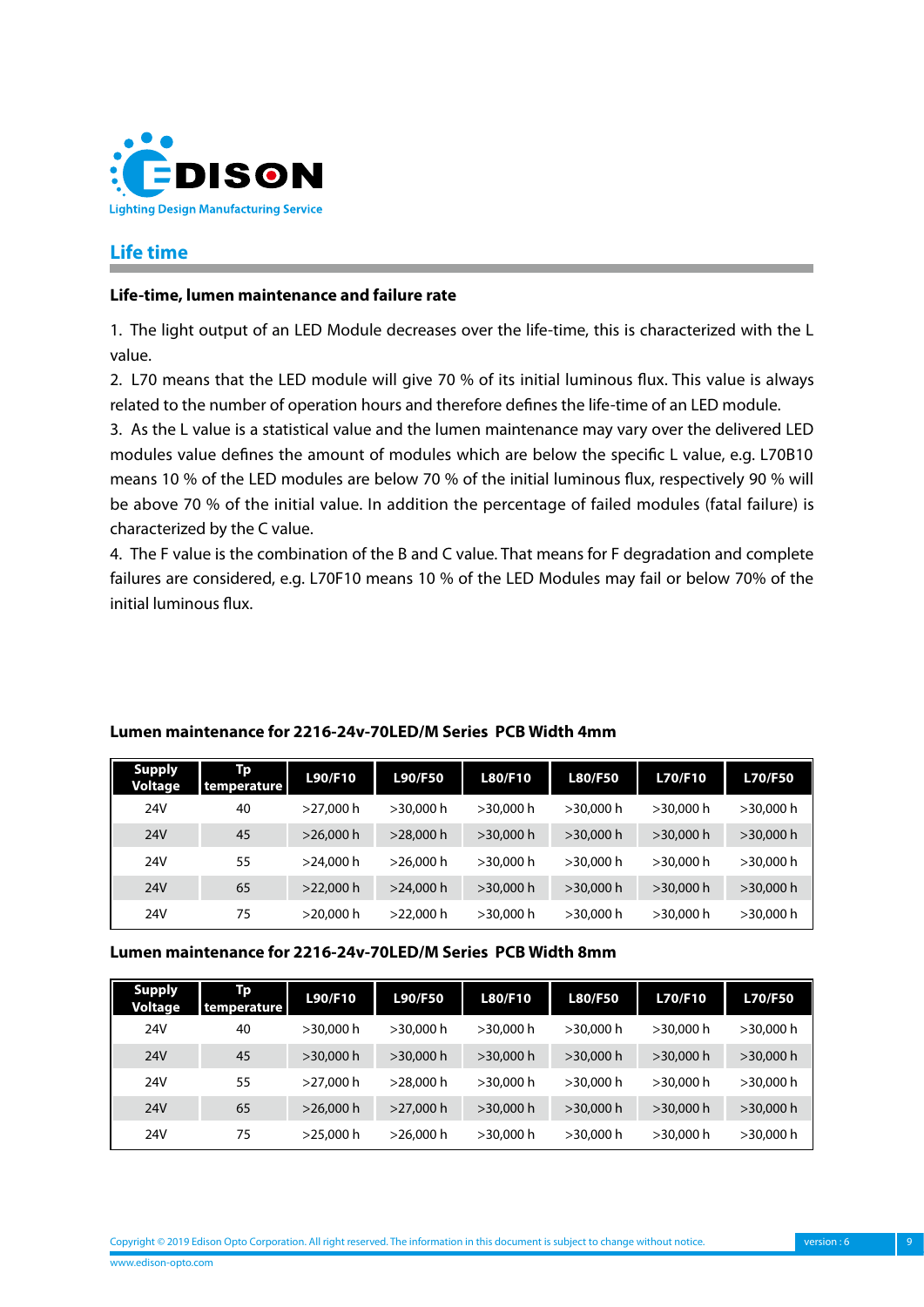

| <b>Supply</b><br><b>Voltage</b> | Tp<br>temperature | L90/F10      | <b>L90/F50</b> | L80/F10      | <b>L80/F50</b> | <b>L70/F10</b> | <b>L70/F50</b> |
|---------------------------------|-------------------|--------------|----------------|--------------|----------------|----------------|----------------|
| 24V                             | 40                | $>$ 21.000 h | >23.000 h      | $>$ 27.000 h | >30.000 h      | >30,000 h      | $>30,000$ h    |
| 24V                             | 45                | $>$ 20.000 h | $>22,000$ h    | >25,000 h    | $>$ 30.000 h   | $>$ 30.000 h   | $>30,000$ h    |
| 24V                             | 55                | >18.000 h    | >20.000 h      | $>$ 23.000 h | >30.000 h      | >30.000 h      | $>$ 30,000 h   |
| 24V                             | 65                | >17.000 h    | >19.000 h      | $>$ 21,000 h | $>$ 30.000 h   | $>$ 30.000 h   | $>30,000$ h    |
| 24V                             | 75                | >15,000 h    | >17.000 h      | >19,000 h    | >30,000 h      | >30.000 h      | $>30,000$ h    |

### **Lumen maintenance for 2216-24v-140LED/M Series PCB Width 4mm**

#### **Lumen maintenance for 2216-24v-140LED/M Series PCB Width 8mm**

| <b>Supply</b><br><b>Voltage</b> | Тp<br>temperature | L90/F10      | <b>L90/F50</b> | L80/F10      | <b>L80/F50</b> | <b>L70/F10</b> | <b>L70/F50</b> |
|---------------------------------|-------------------|--------------|----------------|--------------|----------------|----------------|----------------|
| 24V                             | 40                | $>$ 24.000 h | >26.000 h      | $>$ 30.000 h | $>$ 30.000 h   | >30,000 h      | $>$ 30,000 h   |
| 24V                             | 45                | $>$ 23,000 h | >25,000 h      | $>$ 27,000 h | $>$ 30,000 h   | $>30,000$ h    | $>30,000$ h    |
| 24V                             | 55                | $>$ 21.000 h | $>$ 23.000 h   | $>25,000$ h  | $>$ 30.000 h   | >30.000 h      | $>$ 30,000 h   |
| 24V                             | 65                | >19,000 h    | $>$ 21.000 h   | $>22,000$ h  | $>$ 30.000 h   | $>$ 30.000 h   | $>30,000$ h    |
| 24V                             | 75                | $>17,000$ h  | >19,000 h      | $>$ 21,000 h | >30.000 h      | >30.000 h      | $>30,000$ h    |

#### **Lumen maintenance for 2216-24v-240LED/M Series PCB Width 4mm**

| <b>Supply</b><br>Voltage | Тp<br>temperature | L90/F10      | <b>L90/F50</b> | <b>L80/F10</b> | <b>L80/F50</b> | <b>L70/F10</b> | <b>L70/F50</b> |
|--------------------------|-------------------|--------------|----------------|----------------|----------------|----------------|----------------|
| 24V                      | 40                | $>$ 21.000 h | $>$ 23.000 h   | $>$ 26,000 h   | >30.000 h      | >30,000 h      | $>$ 30,000 h   |
| 24V                      | 45                | $>20,000$ h  | $>22,000$ h    | $>24,000$ h    | $>30,000$ h    | $>$ 30,000 h   | $>30,000$ h    |
| 24V                      | 55                | >18.000 h    | $>$ 20.000 h   | >22.000 h      | >30.000 h      | $>$ 30.000 h   | $>$ 30,000 h   |
| 24V                      | 65                | >16,000 h    | >17,000h       | $>$ 20,000 h   | $>30,000$ h    | $>$ 30.000 h   | $>30,000$ h    |
| 24V                      | 75                | >15,000 h    | >16.000 h      | >18.000 h      | $>30,000$ h    | >30.000 h      | $>30,000$ h    |

#### **Lumen maintenance for 2216-24v-350LED/M Series PCB Width 10mm**

| <b>Supply</b><br>Voltage | Тp<br>temperature | L90/F10     | <b>L90/F50</b> | <b>L80/F10</b> | <b>L80/F50</b> | <b>L70/F10</b> | <b>L70/F50</b> |
|--------------------------|-------------------|-------------|----------------|----------------|----------------|----------------|----------------|
| 24V                      | 40                | >24.000 h   | $>$ 25,000 h   | >27.000 h      | $>$ 30,000 h   | $>$ 30.000 h   | $>30,000$ h    |
| 24V                      | 45                | $>22,000$ h | >24.000 h      | $>$ 26.000 h   | $>$ 30,000 h   | $>$ 30,000 h   | $>30,000$ h    |
| 24V                      | 55                | >20.000 h   | $>$ 23.000 h   | >24.000 h      | $>$ 30,000 h   | $>$ 30.000 h   | $>$ 30,000 h   |
| 24V                      | 65                | $>18,000$ h | $>$ 20,000 h   | $>$ 22,000 h   | $>$ 30,000 h   | $>$ 30,000 h   | $>30,000$ h    |
| 24V                      | 75                | >16.000 h   | >18,000 h      | $>$ 20,000 h   | $>30,000$ h    | >30.000 h      | >30,000 h      |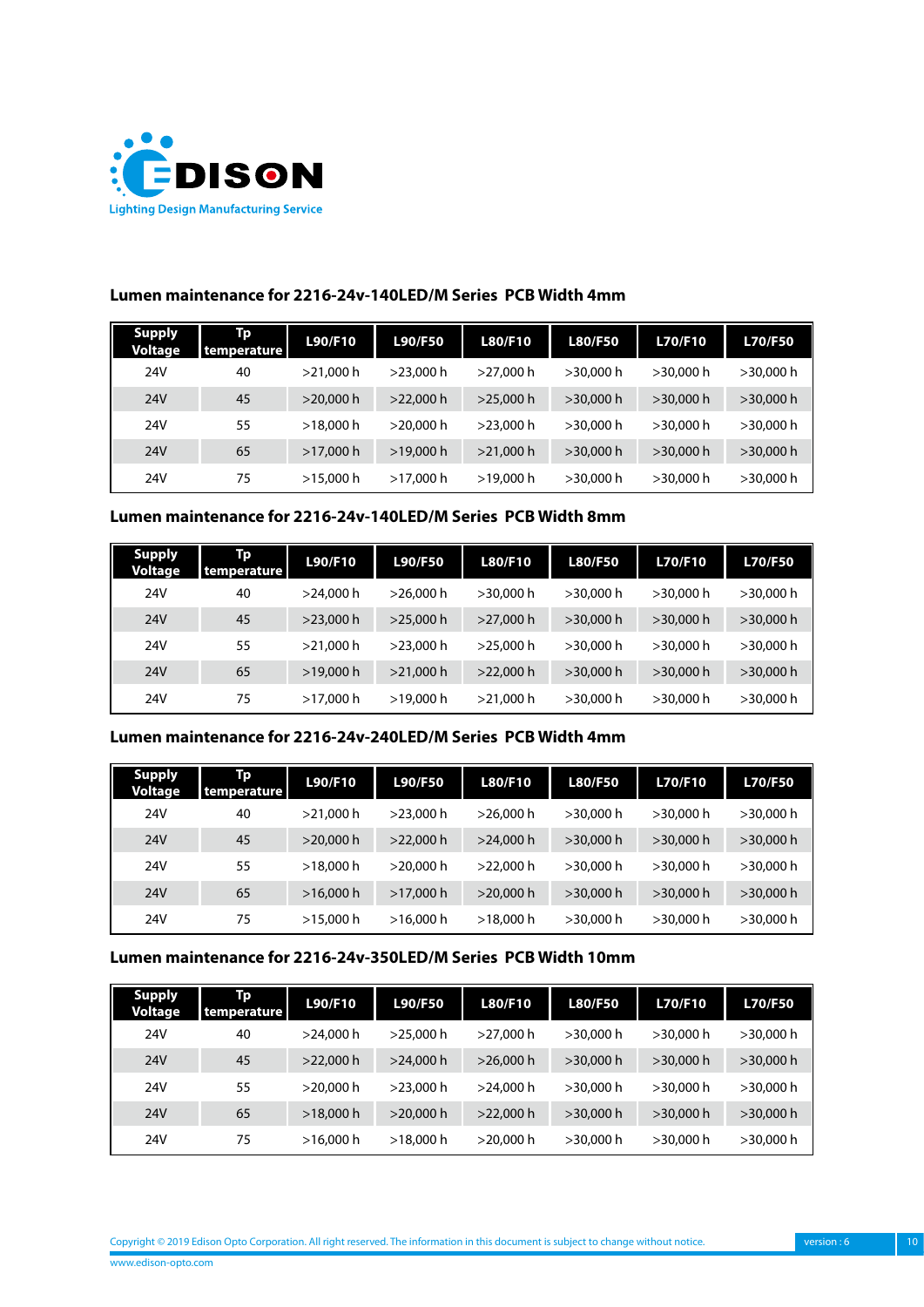<span id="page-10-0"></span>

# **Product Packaging Information**

| <b>Type</b>                                  | Anti-static bag<br>size(mm) | Anti-static bags/<br>inner box(pcs) | <b>Inner</b><br>box/carton(pcs) | <b>Outside</b><br><b>Carton size(mm)</b> | $GW+5%$<br>(kg) |
|----------------------------------------------|-----------------------------|-------------------------------------|---------------------------------|------------------------------------------|-----------------|
| 2216-24V-70LED/M Series<br>(PCB Width 4mm)   | 260x230x10                  | 5                                   | 10                              | 488x261x364                              | 6.3             |
| 2216-24V-70LED/M Series<br>(PCB Width 8mm)   | 260x230x10                  | 5                                   | 10                              | 488x261x364                              | 6.5             |
| 2216-24V-140LED/M Series<br>(PCB Width 4mm)  | 260x230x10                  | 5                                   | 10                              | 488x261x364                              | 6.4             |
| 2216-24V-140LED/M Series<br>(PCB Width 8mm)  | 260x230x10                  | 5                                   | 10                              | 488x261x364                              | 6.6             |
| 2216-24V-240LED/M Series<br>(PCB Width 4mm)  | 260x230x10                  | 5                                   | 10                              | 488x261x364                              | 7.0             |
| 2216-24V-350LED/M Series<br>(PCB Width 10mm) | 260x230x10                  | 4                                   | 10                              | 488x261x364                              | 7.1             |

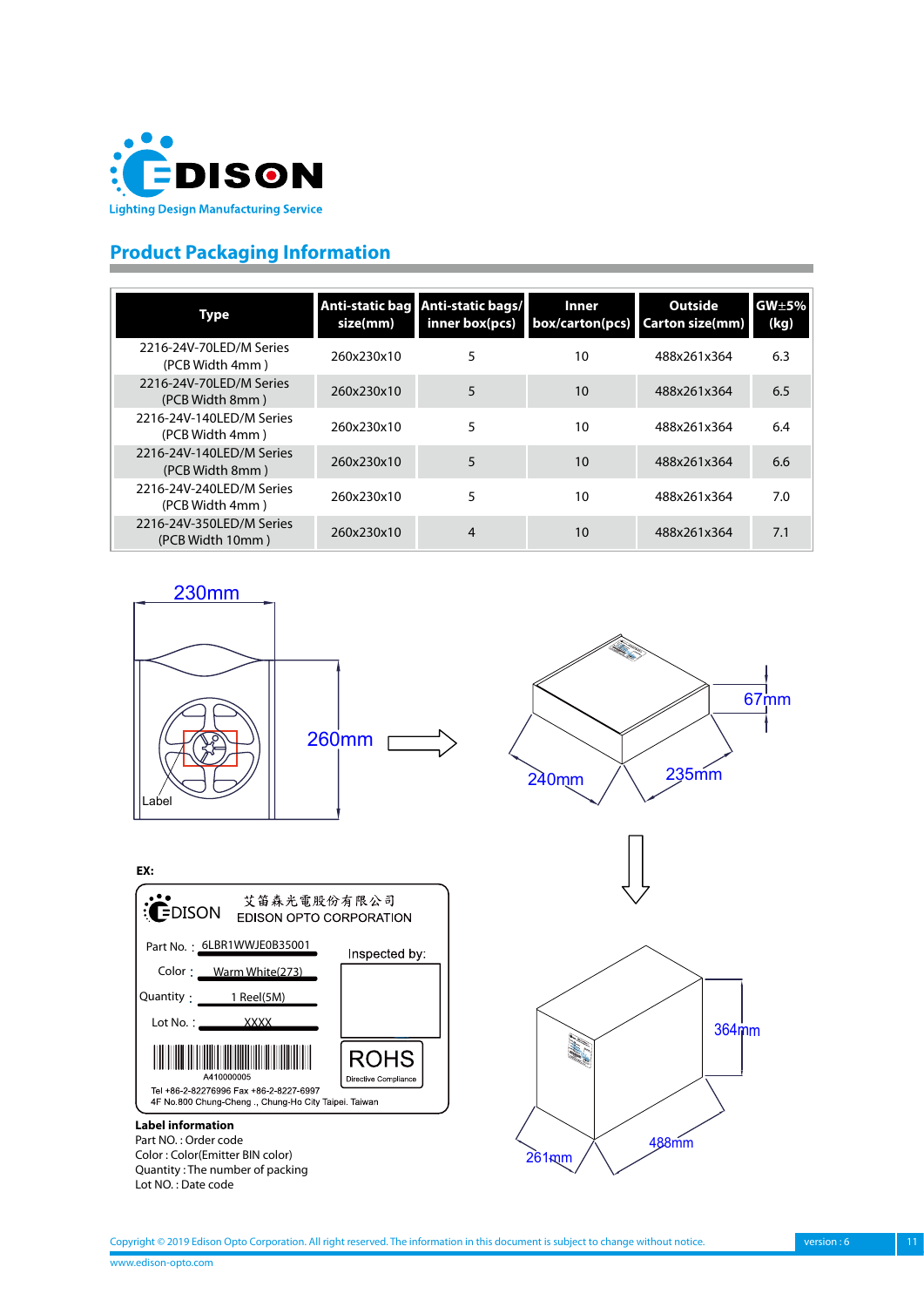<span id="page-11-0"></span>

# **Precaution for Use**

1. DO NOT use the products with materials has Sulfur.

2. DO NOT assemble in humid environment or the conditions of containing oxidizing gas such as C1, H2S, NH3, SO2, NOX, etc.

3. DO NOT add or change wires while the circuit of Module is active.Long time exposure to sunlight or UV should be avoided.

4. DO NOT press the product; even a slight pressure may damage the product. The environments such as high temperatures, high humidity or direct expose to sunlight should be avoided since the product is sensitive to these conditions.

5. Installation of LED modules (with power supplies) needs to be made with regard to all applicable and safety standards. Only qualified personnel should be allowed to perform installations.

6. Assembly must not damage or destroy conducting paths on the circuit board.

7. Please ensure that the power supply is of adequate power to operate the total load.

8. The maximum run length from any power feed should be limited to 5000 mm.

# **Environmental Compliance**

PLCC 2216 Lightbar series are compliant to the Restriction of Hazardous Substances Directive or RoHS. The restricted materials including lead, mercur y cadmium hexavalent chromium, polybrominated biphenyls (PBB) and polybrominated diphenyl ether (PBDE) are not used in lightbar FPC series to provide an environmentally friendly product to the customers.

# **Application Notes**

PLCC 2216 Lightbar series are available in cool white, neutral white and warm white for application such as under-cabinet lighting, cove lighting and wall washing. Moreover, additional fine-tuned high color rendering index (CRI) version of white, neutral white and warm white all make EdiLex strip lighting module the ideal lighting choice for vividly displaying fruit and vegetables and/or refrigeration products, presenting the true color of the products and reflecting the freshness of goods.